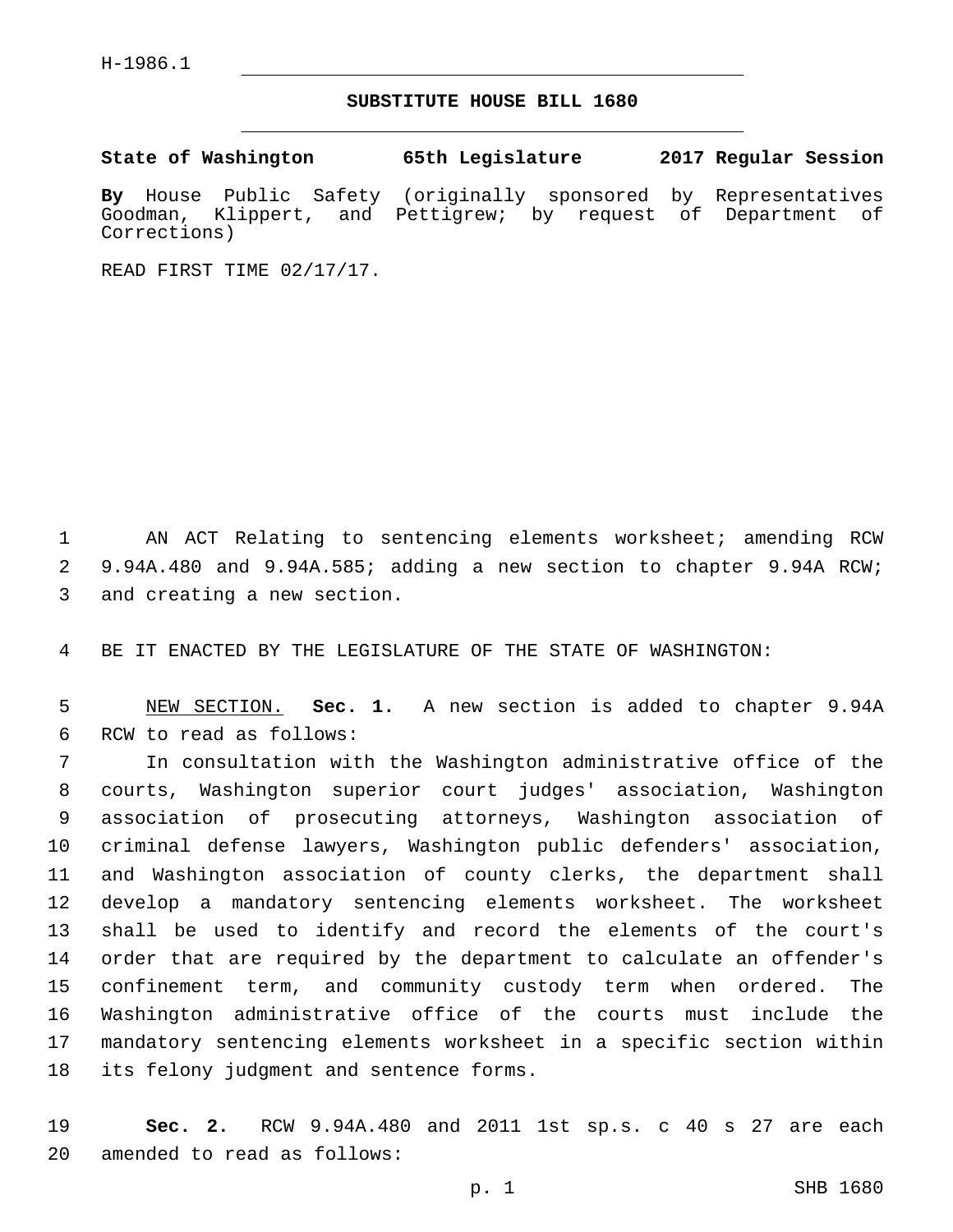(1) A current, newly created or reworked judgment and sentence document for each felony sentencing shall record any and all recommended sentencing agreements or plea agreements and the sentences for any and all felony crimes kept as public records under RCW 9.94A.475 shall contain the clearly printed name and legal signature of the sentencing judge. The judgment and sentence document as defined in this section shall also provide additional space for the sentencing judge's reasons for going either above or below the presumptive sentence range for any and all felony crimes covered as 10 public records under RCW 9.94A.475. In addition, each felony judgment and sentence document must contain in a specific section the mandatory sentencing elements worksheet developed by the department 13 of corrections in section 1 of this act. Both the sentencing judge and the prosecuting attorney's office shall each retain or receive a completed copy of each sentencing document as defined in this section 16 for their own records.

 (2) The caseload forecast council shall be sent a completed copy of the judgment and sentence document upon conviction for each felony 19 sentencing under subsection (1) of this section.

 (3) If any completed judgment and sentence document as defined in subsection (1) of this section is not sent to the caseload forecast council as required in subsection (2) of this section, the caseload forecast council shall have the authority and shall undertake reasonable and necessary steps to assure that all past, current, and future sentencing documents as defined in subsection (1) of this section are received by the caseload forecast council.

 **Sec. 3.** RCW 9.94A.585 and 2002 c 290 s 19 are each amended to 28 read as follows:

 (1) A sentence within the standard sentence range, under RCW 9.94A.510 or 9.94A.517, for an offense shall not be appealed. For purposes of this section, a sentence imposed on a first-time offender under RCW 9.94A.650 shall also be deemed to be within the standard sentence range for the offense and shall not be appealed.

 (2) A sentence outside the standard sentence range for the offense is subject to appeal by the defendant or the state. The appeal shall be to the court of appeals in accordance with rules 37 adopted by the supreme court.